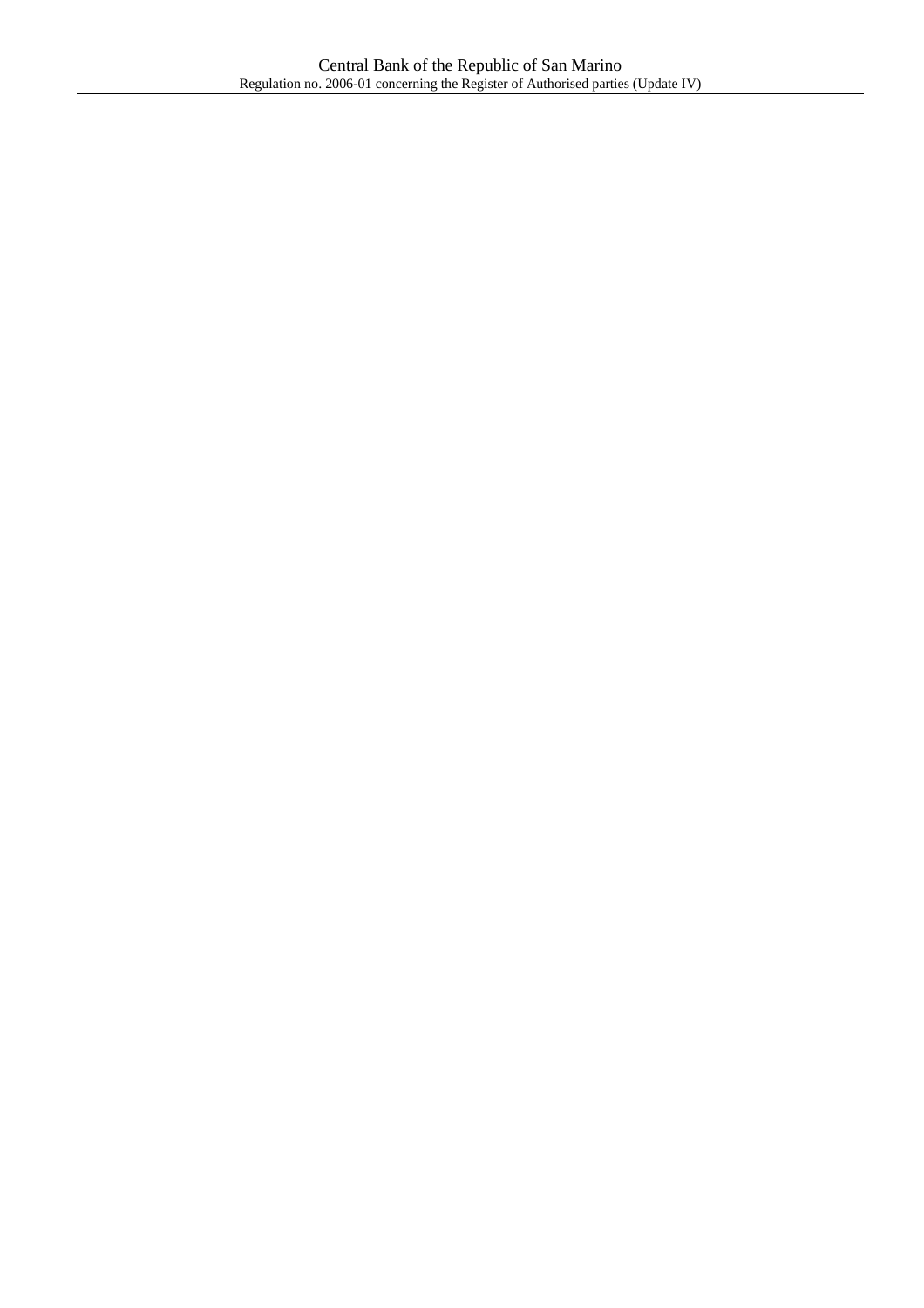## **Article 1 - Definitions**

1. For the purposes of these Regulations, the following definitions shall apply:

- a) "LISF": Law no. 165 of 17 November 2005 as subsequently amended and supplemented;
- b) "PSNEC": provision of services by non-established companies;
- c) "Register": register of authorised parties referred to in Article 11 of Law no. 165 of 17 November 2005;

d) "Register of Companies": register referred to in article 6 of the Law No. 47 dated 23 February 2006 and subsequently amended and supplemented;

e) "authorised parties": parties authorised, pursuant to Law no. 165 of 17 November 2005 to conduct one or more reserved activities;

f) "Central Bank": The Central Bank of the Republic of San Marino.

2. In this document, the use of the terms included in the definitions is evidenced by SMALL CAPS CHARACTERS.

3. Unless otherwise provided for, the same definitions contained in LISF shall apply.

## **Article 2 - Scope and regulatory sources**

1. This Regulation governs the REGISTER OF AUTHORISED PARTIES referred to in Article 11 of LISF and finds its legal sources in Articles 11, third paragraph, and 39 of LISF.

## **Article 3- General part**

1. The REGISTER contains information elements concerning the following AUTHORISED PARTIES, distinguished as follows:

- a) San Marino financial undertakings;
- b) branches of foreign financial undertakings;
- c) foreign financial undertakings authorised to exercise reserved activities under the regime of PSNEC.

2. For San Marino financial undertakings, the following are indicated:

a) name;

- b) the legal form;
- c) the registered office;
- d) the administrative headquarters, if different from the registered office;
- e) the date and registration number in the REGISTER OF COMPANIES;
- f) the economic operator code;
- g) the auditing company;
- h) the share capital (subscribed and paid up);
- i) the company members;
- j) the list of branches in the Republic;
- k) the list of branches and representative offices abroad;
- l) shareholders registered in the Book of Shareholders, owners of share capital holdings of over 2%;
- m) the last three approved financial statements, with every accompanying report and certification.

3. For branches of foreign financial undertakings, the following are indicated:

a) name;

b) main office of the branch;

c) the registered office, the legal form, the social capital (subscribed and paid-up) and the auditing company of the parent company;

- d) the endowment fund of the branch;
- e) the managers of the branch;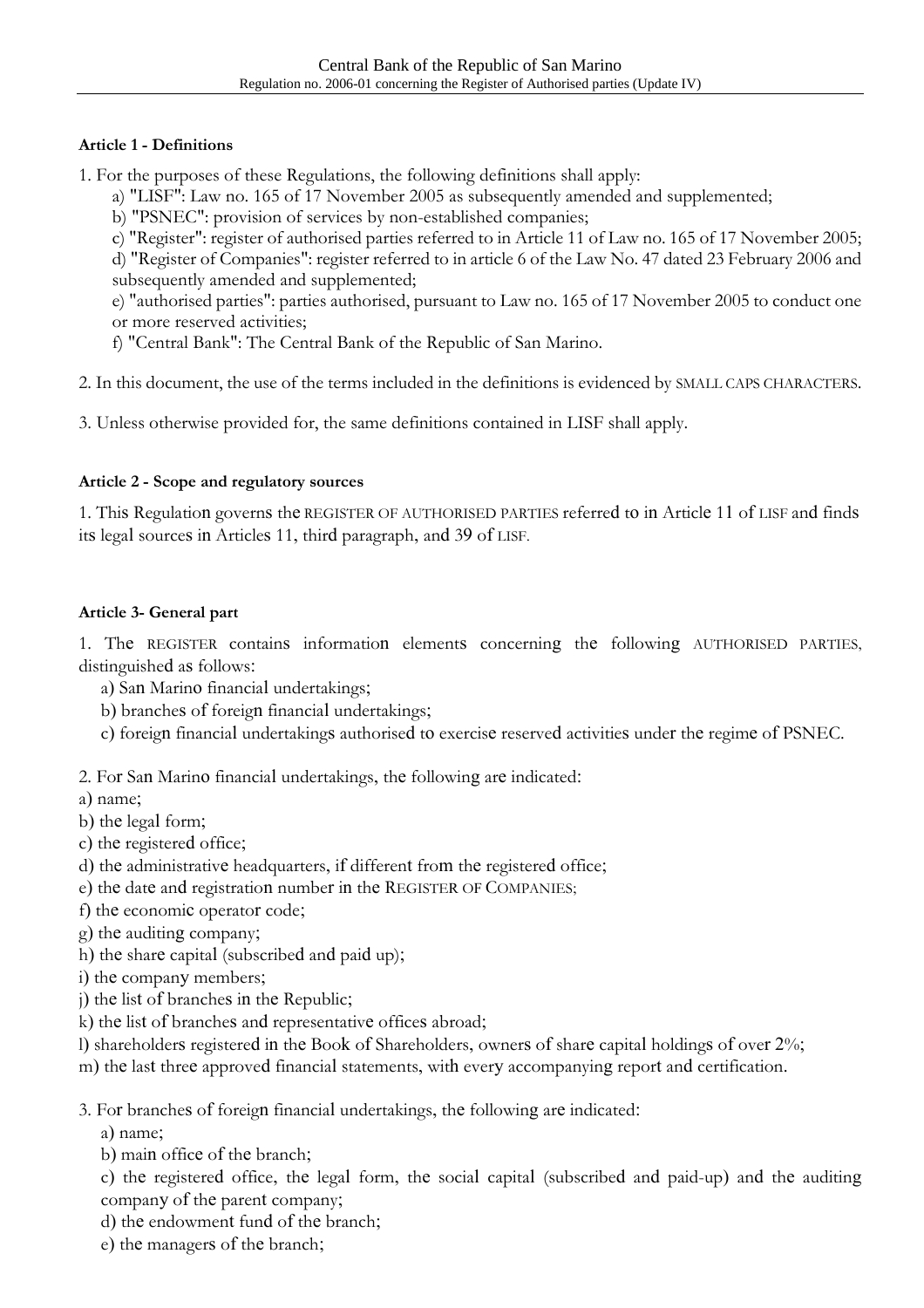f) the list of secondary offices of the branch in the Republic;

g) shareholders registered in the Book of Shareholders of the parent company, owners of share capital holdings of over 5%;

h) the last three approved financial sheets of the parent company and the last three end of the year statements of accounts of the branch.

4. For foreign financial undertakings, authorised to exercise activities reserved under the regime of PSNEC, the following are indicated:

a) name;

b) the registered office, the legal form, the social capital (subscribed and paid-up) and the auditing company of the parent company;

c) any intermediaries or independent agents of whom the parent company avails itself on the territory of San Marino;

d) shareholders registered in the Book of Shareholders of the parent company, owners of share capital holdings of over 5%;

e) the last three approved annual financial statements of the parent company.

5. For each of the AUTHORISED PARTIES referred to in the first paragraph, the following are also indicated: a) the date and registration number in the REGISTER;

b) the list of reserved activities and reserved activity branches for the exercise of which the AUTHORISED PARTY has obtained the authorisation;

c) indication of whether the party is subjected to extraordinary administration proceedings, or proceedings for the suspension of administrative bodies, for the suspension of the authorisation, or equivalent in foreign regulations, as well as the dates of commencement and completion of the above mentioned proceedings;

d) the possible inclusion in the Register of Professional Trustees;

- e) any registration in the Register of Insurance and Reinsurance Intermediaries;
- f) any registration in the Register of Parent Company.

# **Article 4 San Marino Financial Undertakings**

1. The inclusion of San Marino financial undertakings takes place at the conclusion of the procedure for the issuance of the first authorisation referred to in Part I, Title II of LISF, or coinciding with the last between the two phases specified below: -withdrawal of licence pursuant to Art. 153 of LISF; -license to commence operations obtained pursuant to Article 9 of LISF, where due in relation to the authorised activities.

2. At the time of issue of the license to commence operations or upon receipt of a copy of the license transmitted by the San Marino FINANCIAL UNDERTAKING, THE CENTRAL BANK registers it by entering the data available at the time of registration.

3. The registration in the REGISTER is notified in writing promptly by the CENTRAL BANK to the San Marino financial undertaking.

# **Article 5 Branches of foreign Financial Undertakings**

1. The registration of branches of foreign financial undertakings takes place through observance of the various regulatory and supervisory procedures provided for, at the same times and in the same manners indicated in the previous Article for San Marino financial undertakings.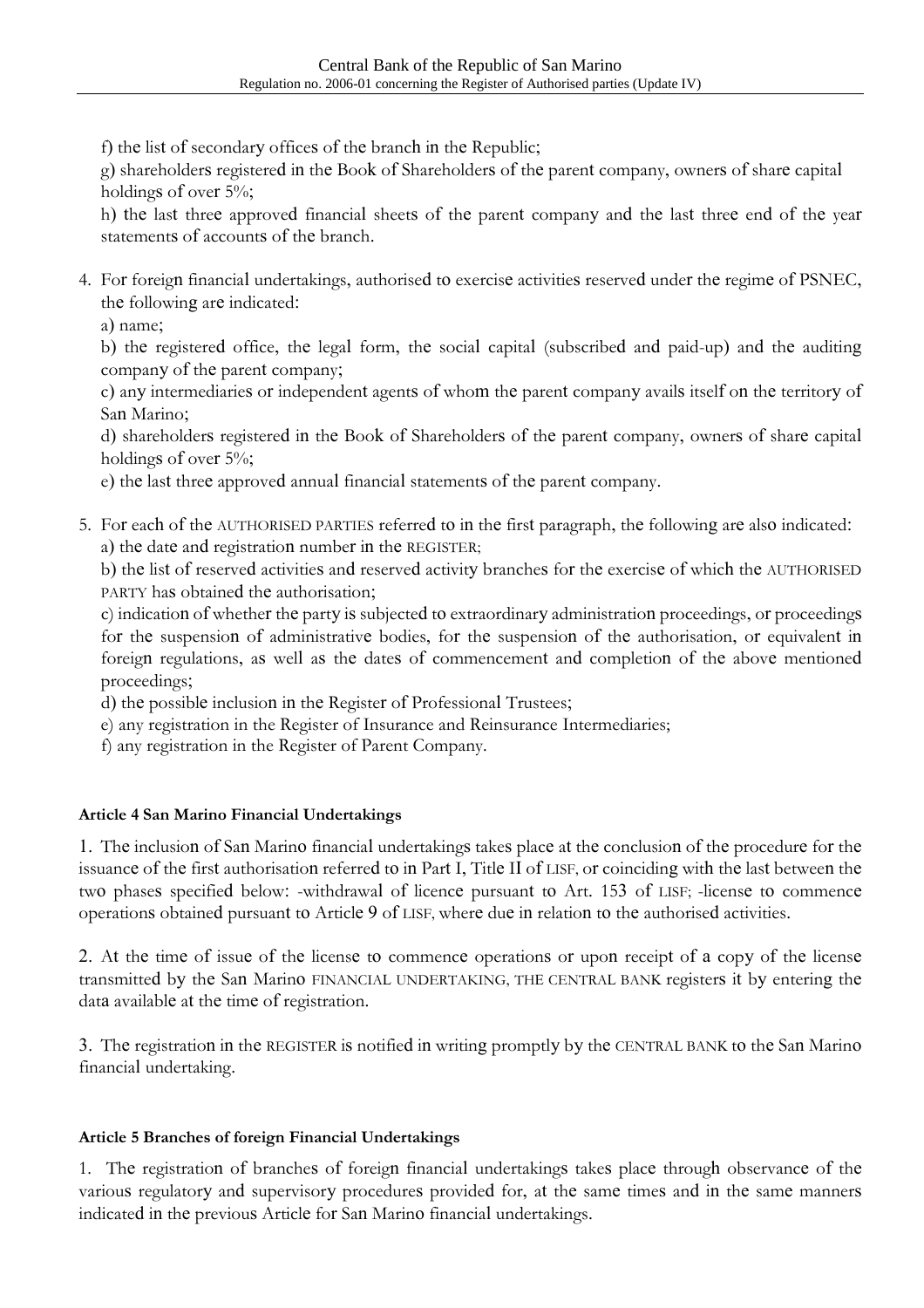## **Article 6 Foreign Financial Undertakings operating under the regime of PSNEC**

1. The inclusion of foreign financial undertakings authorised to operate under the regime of PSNEC occurs at the conclusion of the procedure for issuance of the first authorisation referred to in Part I, Title II of LISF, subject to issuance of the authorisation by the State Congress referred to in Article 12 of LISF, if required. 2. The registration in the REGISTER is notified in writing promptly by the CENTRAL BANK to the foreign financial undertaking.

#### **Article 7 Changes to the Register**

1. AUTHORISED PARTIES are required to communicate promptly to the CENTRAL BANK every change in the information contained in the REGISTER, requesting concurrently, by specific written note, its updating, irrespective of the previous or subsequent fulfilment of reporting requirements concerning, in full or partially, the same subject matter and deriving from other supervisory provisions.

2. Each change communicated to the CENTRAL BANK and duly demonstrated is promptly annotated in the REGISTER.

3. THE CENTRAL BANK, in the absence of the notice referred to in the preceding paragraph, is in any case entitled to automatically update the information contained in the REGISTER when it has become aware of the information while carrying out its supervisory functions.

4. During the period in which the AUTHORISED PARTY is subjected to extraordinary administration, suspension of authorisation, suspension of administrative bodies, suspension of payments or equivalent proceedings in foreign jurisdictions, adoption of the measure is indicated in the REGISTER.

5. Foreign financial undertakings, referred to in Article 3, first paragraph, letters b) and c), shall be obliged to communicate promptly to the CENTRAL BANK their being subjected to extraordinary administration, compulsory liquidation or ordinary liquidation proceedings, suspension of the authorisation and/or of the administrative bodies or to equivalent proceedings.

6. Specifically for operations related to the change in the shareholders' base of San Marino financial undertakings, the CENTRAL BANK will change the data contained in the REGISTER, at the following intervals:

a) for processes under an authorisation regime, once communication of has been received that the authorised acquisition was completed.

b) for processes under a communication regime, once the specific communication has been received.

For all of the remaining cases, including those relating to foreign financial undertakings, the update will take place once the CENTRAL BANK has received the annual communication referred to in Articles V.V.4 of the Regulations no. 2007-07 and no. 2011-03 or the compulsory communication transmitted by the AUTHORISED PARTY pursuant to the previous paragraph 1, approved, in the case of a foreign financial undertaking, by the competent supervisory authority.

#### **Article 8 Removal from the Register**

1. THE CENTRAL BANK proceeds to the removal of AUTHORISED PARTIES from the REGISTER in the following cases:

a) upon withdrawal of the authorisation pursuant to Article 10 of LISF or similar foreign proceedings;

b) withdrawal of the authorisation pursuant to Article 85 of LISF in relation to the opening of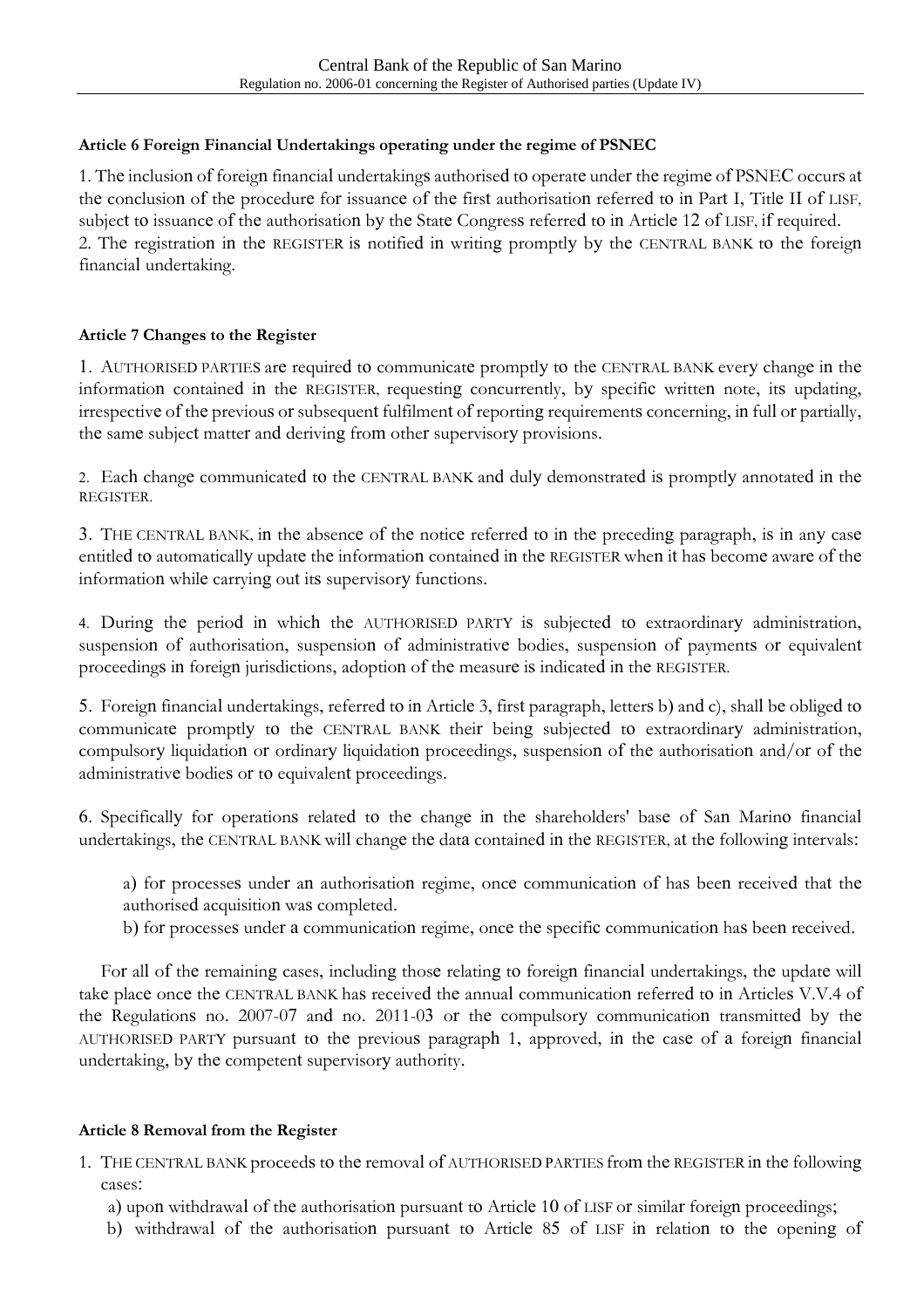proceedings for administrative compulsory liquidation or similar foreign proceedings;

- c) revocation of the authorisation pursuant to Article 99 of LISF in relation to the opening of ordinary liquidation proceedings resulting from to the dissolution of the company, as resolved by the shareholders or declared by the Law Commissioner or similar foreign measure;
- d) amendment of the corporate purpose with renunciation of all reserved activities, in accordance with the combined provisions of Articles 8 and 47 of LISF; e) merge by incorporation or through establishment of a new company pursuant to Article 52 of LISF.
- 2. In the cases referred to in the preceding paragraph, the CENTRAL BANK proceeds to the removal in the following cases:

 a) upon publication of the measure regarding the withdrawal of the authorisation pursuant to Article 10 of LISF, on the Official Bullettin – Administrative Section and Advertisement;

 b) upon publication of the measure regarding the opening of administrative compulsory liquidation proceedings, pursuant to Article 89 of LISF, on the Official Bullettin – Administrative Section and Advertisements;

 c) on receipt by the San Marino financial undertaking of a certification indicating the registration in the REGISTER OF COMPANIES of the acts deciding or declaring the dissolution of the company pursuant to Article 99, paragraph 2 of the LISF;

 d) upon receipt by the San Marino financial undertaking of a copy of the minutes of the shareholders' general meeting containing the statutory change referred to in the previous paragraph 1 letter d), already authorised pursuant to Article 47 of LISF;

 e) upon receipt by the San Marino financial undertaking of a certification indicating the registration in the REGISTER OF COMPANIES of the merger referred to in Article 98 of Law no. 47 of 23 February 2006;

 f) on receipt by the foreign financial undertaking of the communication referred to in the preceding Article 7 paragraph 5, except as provided in paragraph 4 of Article 7, or in the cases referred to in the previous paragraph 1 letter d);

by giving immediate written communication to the financial undertaking removed.

- 3. At the time of the removal referred to in paragraph 1, the CENTRAL BANK will enter the party in the separate section of the REGISTER called "List of Removed Parties", stating, with reference to the date of removal:
	- a) company name;
	- b) registered office;
	- c) economic operator code;
	- d) the registration number in the REGISTER OF COMPANIES;
	- d) registration number in the REGISTER;
	- f) date of registration in the REGISTER;
	- g) authorised reserved activities;
	- h) date of removal from the REGISTER;
	- i) the cause of their removal among the 5 described in paragraph 1.
- 4. The removal from the REGISTER, also in the cases envisaged in paragraph 1, letters c), d) and e), is intended as final and may not be withdrawn due to different general meeting's resolution taken at a later stage, unless new authorisation and/or license are requested and obtained following the withdrawal, revocation or waiver of the ones previously obtained.

# **Article 9 Consultation of the Register of Authorised Parties**

1. Consulting the REGISTER, which is held in computerised form, is permitted to anyone and consists in the right to receive, upon written request to the CENTRAL BANK, data and information contained therein.